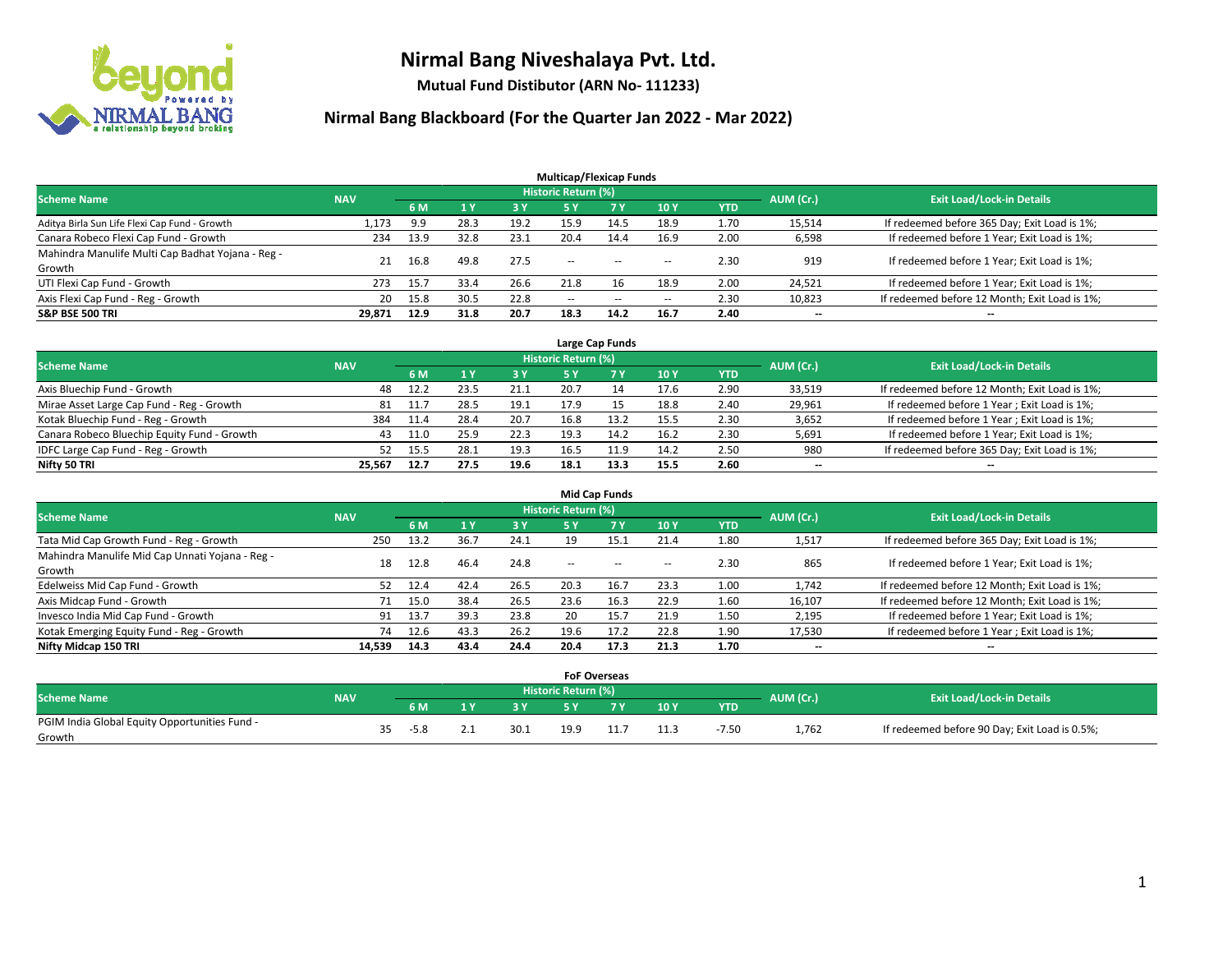

**Mutual Fund Distibutor (ARN No- 111233)**

| Large & Midcap                                 |            |      |      |      |                     |      |      |            |           |                                              |  |  |  |
|------------------------------------------------|------------|------|------|------|---------------------|------|------|------------|-----------|----------------------------------------------|--|--|--|
| <b>Scheme Name</b>                             | <b>NAV</b> |      |      |      | Historic Return (%) |      |      |            | AUM (Cr.) | <b>Exit Load/Lock-in Details</b>             |  |  |  |
|                                                |            | 6 M  |      | 3 Y  | 5 Y                 |      | 10Y  | <b>YTD</b> |           |                                              |  |  |  |
| Mirae Asset Emerging Bluechip Fund - Growth    | 101        | 13.2 | 38.4 | 26.3 | 22.5                | 20.4 | 26.3 | 2.50       | 21,231    | If redeemed before 1 Year; Exit Load is 1%;  |  |  |  |
| Canara Robeco Emerging Equities - Growth       | 168        | 14.0 | 35.8 | 23.8 | 20.3                | 17.3 | 24.5 | 1.80       | 12,459    | If redeemed before 1 Year; Exit Load is 1%;  |  |  |  |
| HDFC Large and Mid Cap Fund - Growth           | 189        | 13.7 | 41.4 | 20.2 | 16.3                | 11.8 | 14.2 | 2.00       | 3,744     | If redeemed before 1 Year; Exit Load is 1%;  |  |  |  |
| Kotak Equity Opportunities Fund - Reg - Growth | 200        | 10.2 | 29.8 | 21.1 | 17.2                | 14.5 | 17.7 | 2.70       | 8,663     | If redeemed before 1 Year; Exit Load is 1%;  |  |  |  |
| Tata Large & Mid Cap Fund - Reg - Growth       | 332        | 9.6  | 29.2 | 20   | 16.1                | 13.1 | 17.2 | 1.90       | 2,854     | If redeemed before 365 Day; Exit Load is 1%; |  |  |  |
| NIFTY Large Midcap 250 TRI                     | 12.545     | 13.5 | 35.4 | 21.9 | 19.2                | 15.5 | 18.8 | 2.10       | $- -$     | $- -$                                        |  |  |  |

| <b>Focused Funds</b>                                |                                                         |      |      |      |      |           |        |            |           |                                                |  |  |  |  |  |
|-----------------------------------------------------|---------------------------------------------------------|------|------|------|------|-----------|--------|------------|-----------|------------------------------------------------|--|--|--|--|--|
|                                                     | Historic Return (%)<br><b>Scheme Name</b><br><b>NAV</b> |      |      |      |      |           |        |            |           |                                                |  |  |  |  |  |
|                                                     |                                                         | 6 M  | 1Y   | 3 Y  | 5 Y  | <b>7Y</b> | 10Y    | <b>YTD</b> | AUM (Cr.) | <b>Exit Load/Lock-in Details</b>               |  |  |  |  |  |
| Axis Focused 25 Fund - Growth                       | 48                                                      | 13.3 | 25.7 | 21.9 | 20.8 | 16.2      | $\sim$ | 3.00       | 20,069    | If redeemed before 12 Month; Exit Load is 1%;  |  |  |  |  |  |
| Nippon India Focused Equity Fund - Reg - Growth     |                                                         | 10.7 | 34.9 | 20.2 | 16.1 | 13.5      | 20.1   | 2.30       | 5,699     | If redeemed before 12 Months; Exit Load is 1%; |  |  |  |  |  |
| ICICI Prudential Focused Equity Fund - Ret - Growth | 50.                                                     | 13.6 | 33.2 | 20.2 | 15.5 | 12.1      | 15.4   | 1.40       | 2,427     | If redeemed before 1 Year; Exit Load is 1%;    |  |  |  |  |  |
| SBI Focused Equity Fund - Growth                    | 251                                                     | 17.0 | 40.9 | 24.3 |      | 16.2      | 20.3   | $-0.10$    | 23.717    | If redeemed before 1 Year; Exit Load is 1%;    |  |  |  |  |  |
| <b>S&amp;P BSE 500 TRI</b>                          | 29,871                                                  | 12.9 | 31.8 | 20.7 | 18.3 | 14.2      | 16.7   | 2.40       | $- -$     | $-$                                            |  |  |  |  |  |

| <b>Small Cap Funds</b>                     |            |                                  |      |      |      |      |        |            |        |                                               |  |  |  |
|--------------------------------------------|------------|----------------------------------|------|------|------|------|--------|------------|--------|-----------------------------------------------|--|--|--|
| <b>Scheme Name</b>                         | AUM (Cr.)  | <b>Exit Load/Lock-in Details</b> |      |      |      |      |        |            |        |                                               |  |  |  |
|                                            | <b>NAV</b> | 6 M                              |      | 3 Y  | 5 Y  |      | 10Y    | <b>YTD</b> |        |                                               |  |  |  |
| Axis Small Cap Fund - Reg - Growth         | 63         | 17.3                             | 54.5 | 33   | 23.7 | 18.8 | $\sim$ | 1.00       | 7,695  | If redeemed before 12 Month; Exit Load is 1%; |  |  |  |
| Kotak Small Cap Fund - Reg - Growth        | 170        | 18.1                             | 64.4 | 35.3 | 23.1 | 19.4 | 23.6   | 1.40       | 6,762  | If redeemed before 1 Year; Exit Load is 1%;   |  |  |  |
| Nippon India Small Cap Fund - Reg - Growth | 89         | 21.1                             | 71.9 | 31.4 | 24.3 | 20.6 | 27.6   | 2.50       | 18,832 | If redeemed before 1 Month; Exit Load is 1%;  |  |  |  |
| DSP Small Cap Fund - Reg - Growth          | 115        | 19.7                             | 56.5 | 29.7 | 17.7 | 17.9 | 24.7   | 2.10       | 8,786  | If redeemed before 12 Month; Exit Load is 1%; |  |  |  |
| SBI Small Cap Fund - Growth                | 107        | 13.4                             | 42.7 | 28.8 | 24.2 | 20.9 | 27     | 1.30       | 11,251 | If redeemed before 1 Year; Exit Load is 1%;   |  |  |  |
| Nifty Smallcap 250 TRI                     | 12.445     | 16.6                             | 60.8 | 25.5 | 17.2 | 14.7 | 18.9   | 2.40       | $- -$  | $- -$                                         |  |  |  |

| ELSS Schemes (Tax Saving u/s 80-C)           |            |      |      |                            |      |           |        |            |                          |                                  |  |  |  |
|----------------------------------------------|------------|------|------|----------------------------|------|-----------|--------|------------|--------------------------|----------------------------------|--|--|--|
| <b>Scheme Name</b>                           | <b>NAV</b> |      |      | <b>Historic Return (%)</b> |      |           |        |            | AUM (Cr.)                | <b>Exit Load/Lock-in Details</b> |  |  |  |
|                                              |            | 6 M  |      | 3 Y                        | 5 Y  | <b>7Y</b> | 10Y    | <b>YTD</b> |                          |                                  |  |  |  |
| Axis Long Term Equity Fund - Growth          | 76         | 12.5 | 26.5 | 21.8                       | 20   | 15.1      | 21.1   | 3.20       | 33,529                   | Nil                              |  |  |  |
| Canara Robeco Equity Tax Saver Fund - Growth | 120        | 13.4 | 33.2 | 24.8                       | 21   | 15.2      | 17.9   | 1.70       | 3,098                    | Nil                              |  |  |  |
| Kotak Tax Saver Fund - Reg - Growth          | 74         | 11.7 | 33.3 | 21.3                       | 17.4 | 14.1      | 17.1   | 2.60       | 2,418                    | Nil                              |  |  |  |
| Invesco India Tax Plan - Growth              | 87         | 13.8 | 33.4 | 21.1                       | 18.5 | 14.8      | 18.8   | 2.10       | 1,934                    | Nil                              |  |  |  |
| Mirae Asset Tax Saver Fund - Reg - Growth    | 32         | 12.4 | 35.3 | 24.6                       | 22.2 | $\sim$    | $\sim$ | 2.40       | 10,087                   | Nil                              |  |  |  |
| <b>S&amp;P BSE 200</b>                       | 7.722      | 12.1 | 28.1 | 18.8                       | 16.8 | 12.6      | 15     | 2.50       | $\overline{\phantom{a}}$ | $- -$                            |  |  |  |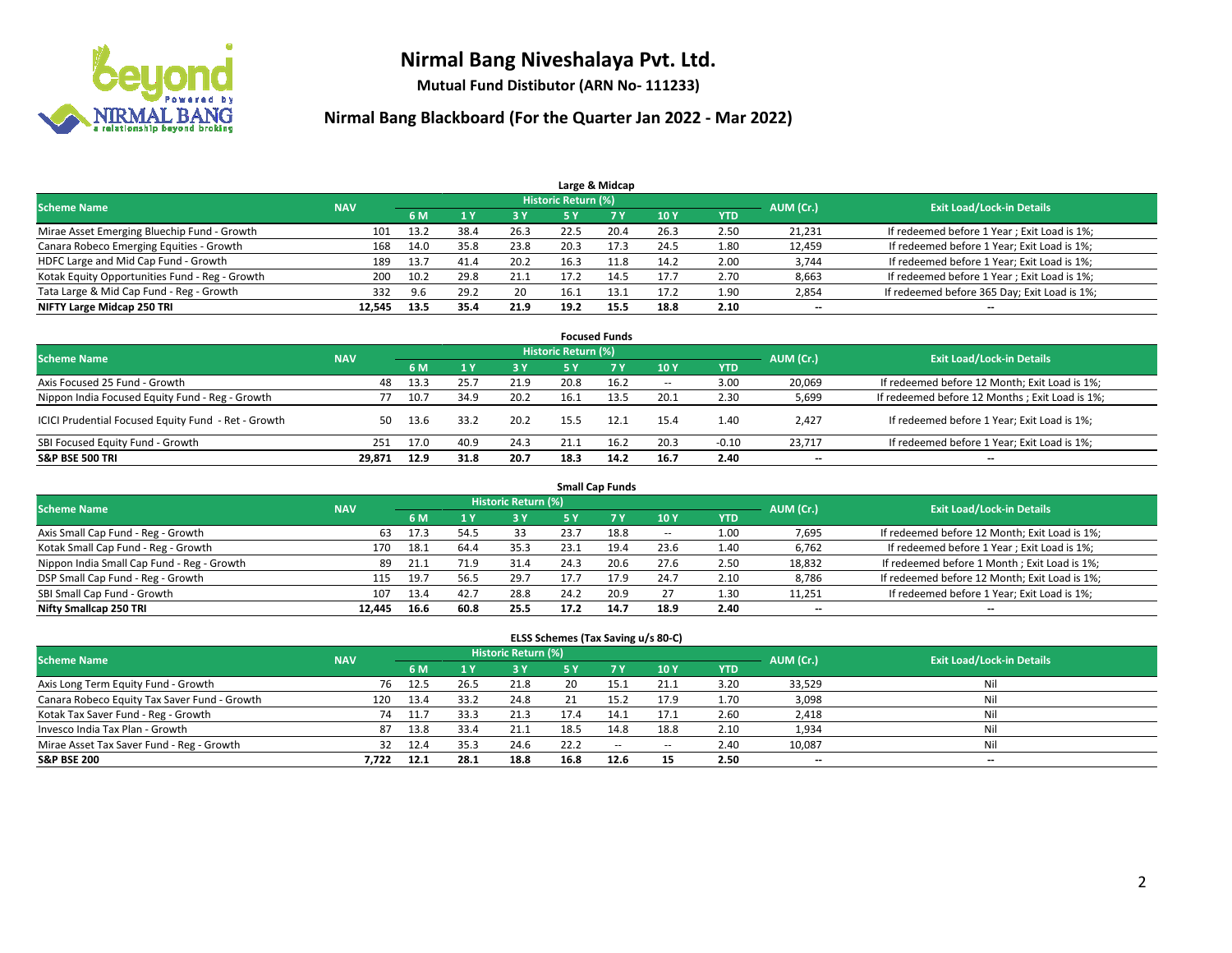

**Mutual Fund Distibutor (ARN No- 111233)**

| <b>Solution Oriented</b>                                  |            |      |      |                     |           |      |      |            |           |                                               |  |  |  |
|-----------------------------------------------------------|------------|------|------|---------------------|-----------|------|------|------------|-----------|-----------------------------------------------|--|--|--|
| <b>Scheme Name</b>                                        | <b>NAV</b> |      |      | Historic Return (%) |           |      |      |            | AUM (Cr.) | <b>Exit Load/Lock-in Details</b>              |  |  |  |
|                                                           |            | 6 M  | 1Y   | <b>3Y</b>           | <b>5Y</b> | 7 Y  | 10Y  | <b>YTD</b> |           |                                               |  |  |  |
| <b>HDFC Childrens Gift Fund</b>                           | 188        | 8.2  | 27.1 | 17.7                | 15.6      | 12.9 | 16.7 | 1.70       | 5,355     | Nil                                           |  |  |  |
| Tata Retirement Savings Fund - Moderate Plan - Reg        | 44         | 10.1 | 20.2 | 15.6                | 14.9      | 13.2 | 16.1 | 1.60       | 1,629     | If redeemed before 61 Month; Exit Load is 1%; |  |  |  |
| Tata Retirement Savings Fund - Progressive Plan -<br>Reg  | 45         | 11.1 | 23   | 17.4                | 17        | 14   | 16.2 | 1.80       | 1,244     | If redeemed before 61 Month; Exit Load is 1%; |  |  |  |
| Tata Retirement Savings Fund - Reg - Conservative<br>Plan | 25         | 4.1  | 7.3  | 9.3                 | 8.3       | 8.6  | 9.6  | 0.50       | 189       | If redeemed before 61 Month; Exit Load is 1%; |  |  |  |
| <b>S&amp;P BSE 200</b>                                    | 7.722      | 12.1 | 28.1 | 18.8                | 16.8      | 12.6 | 15   | 2.50       |           | --                                            |  |  |  |

| <b>Index Fund</b>                                             |            |      |                |                     |        |                                                |                          |            |           |                                               |  |  |  |
|---------------------------------------------------------------|------------|------|----------------|---------------------|--------|------------------------------------------------|--------------------------|------------|-----------|-----------------------------------------------|--|--|--|
| <b>Scheme Name</b>                                            | <b>NAV</b> |      |                | Historic Return (%) |        |                                                |                          |            | AUM (Cr.) | <b>Exit Load/Lock-in Details</b>              |  |  |  |
|                                                               |            | 6 M  | 1 <sub>V</sub> | 73 Y                | 5 Y    | 7 <sub>V</sub>                                 | <b>10Y</b>               | <b>YTD</b> |           |                                               |  |  |  |
| HDFC Index Fund-NIFTY 50 Plan                                 | 164        | 12.4 | 26.9           | 18.9                | 17.5   | 12.7                                           | 14.8                     | 2.60       | 4,434     | If redeemed before 3 Day; Exit Load is 0.25%; |  |  |  |
| ICICI Prudential Nifty Next 50 Index Fund - Growth            | 38         | 10.0 | 26             | 15.3                | 14.3   | 12.9                                           | 17.2                     | 1.40       | 1,732     | Nil                                           |  |  |  |
| Motilal Oswal Nifty Midcap 150 Index Fund - Reg -<br>Growth   | 21         | 13.6 | 41.4           | $\sim$              | $\sim$ | $\sim$                                         | $\hspace{0.05cm}$        | 1.70       | 393       | If redeemed before 15 Day; Exit Load is 1%;   |  |  |  |
| Motilal Oswal Nifty Smallcap 250 Index Fund - Reg -<br>Growth | 22         | 15.6 | 57.7           | $\sim$              | $\sim$ | $\hspace{0.1mm}-\hspace{0.1mm}-\hspace{0.1mm}$ | $\hspace{0.05cm} \cdots$ | 2.40       | 223       | If redeemed before 15 Day; Exit Load is 1%;   |  |  |  |
| UTI Nifty Index Fund - Growth                                 | 119        | 12.5 | 27.1           | 19.2                | 17.7   | 12.9                                           | 14.9                     | 2.60       | 5,455     | Nil                                           |  |  |  |
| Nifty 50 TRI                                                  | 25,567     | 12.7 | 27.5           | 19.6                | 18.1   | 13.3                                           | 15.5                     | 2.60       | $- -$     | $\overline{\phantom{a}}$                      |  |  |  |

| <b>Contra/Value Fund</b>                |            |      |      |                     |      |      |      |      |                          |                                              |  |  |  |
|-----------------------------------------|------------|------|------|---------------------|------|------|------|------|--------------------------|----------------------------------------------|--|--|--|
| <b>Scheme Name</b>                      | <b>NAV</b> |      |      | Historic Return (%) |      |      |      |      | AUM (Cr.)                | <b>Exit Load/Lock-in Details</b>             |  |  |  |
|                                         |            | 6 M  |      | 3 Y                 |      |      | 10Y  | YTD  |                          |                                              |  |  |  |
| Invesco India Contra Fund - Growth      | 78         | 10.5 | 28.3 | 19.5                | 18.5 |      | 19.3 | 1.50 | 8,556                    | If redeemed before 1 Year; Exit Load is 1%;  |  |  |  |
| IDFC Sterling Value Fund - Reg - Growth | 93         | 19.9 | 60.9 | 22.9                | 19.9 | 14.8 | 19.9 | 2.60 | 4,438                    | If redeemed before 365 Day; Exit Load is 1%; |  |  |  |
| SBI Contra Fund - Growth                | 206        | 16.7 | 48.5 | 25.6                | 18.5 | 13.6 | 16.6 | 1.70 | 3,544                    | If redeemed before 1 Year; Exit Load is 1%;  |  |  |  |
| UTI Value Opportunities Fund - Growth   | 102        | 10.5 | 29.7 | 20.8                | 16.9 |      | 14.8 | 2.10 | 6,469                    | If redeemed before 1 Year; Exit Load is 1%;  |  |  |  |
| <b>S&amp;P BSE 500 TRI</b>              | 29,871     | 12.9 | 31.8 | 20.7                | 18.3 | 14.2 | 16.7 | 2.40 | $\overline{\phantom{a}}$ | $- -$                                        |  |  |  |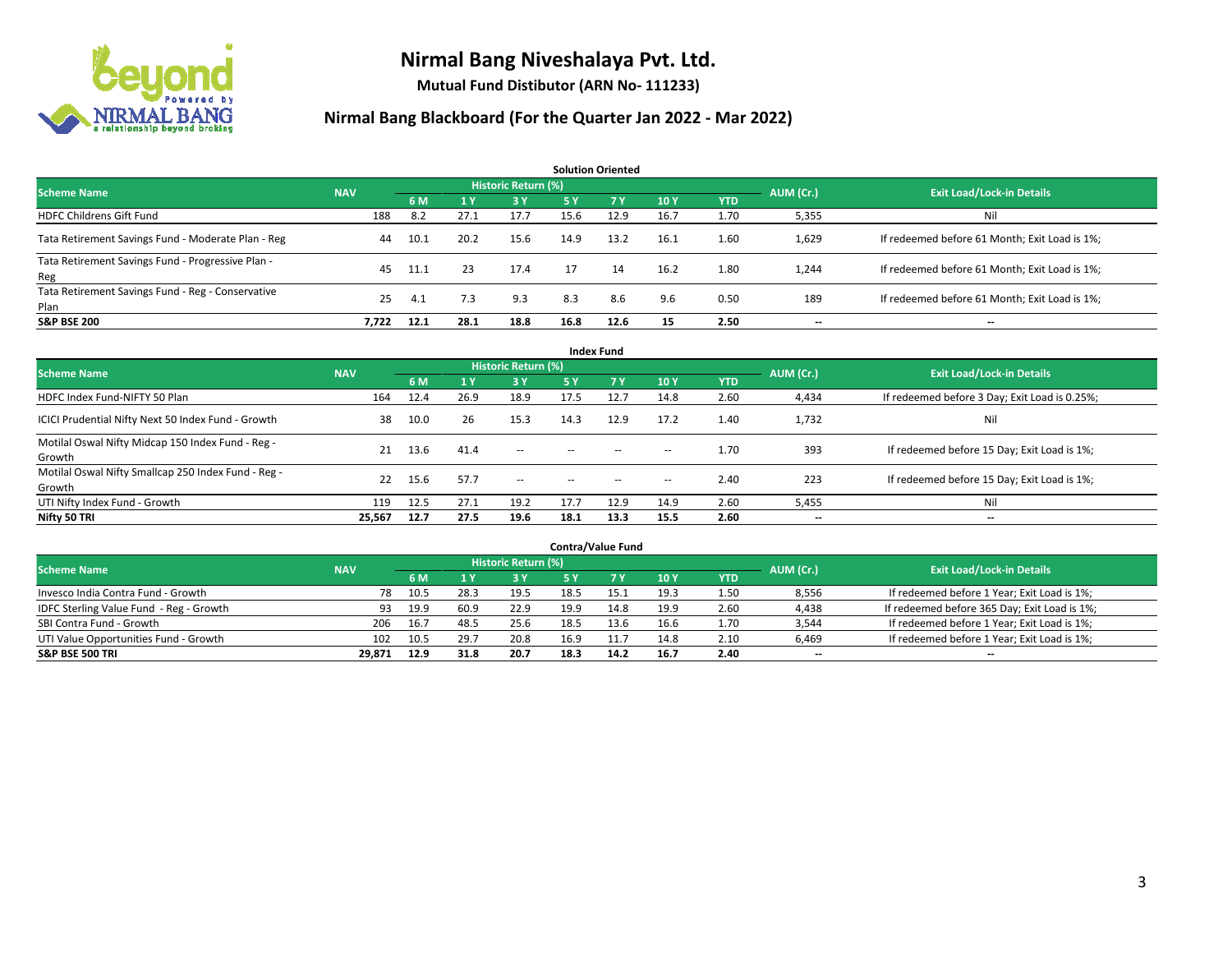

**Mutual Fund Distibutor (ARN No- 111233)**

| Sector/Thematic                                                           |            |        |      |                     |                          |        |       |            |                          |                                               |  |  |
|---------------------------------------------------------------------------|------------|--------|------|---------------------|--------------------------|--------|-------|------------|--------------------------|-----------------------------------------------|--|--|
| <b>Scheme Name</b>                                                        | <b>NAV</b> |        |      | Historic Return (%) |                          |        |       |            | AUM (Cr.)                | <b>Exit Load/Lock-in Details</b>              |  |  |
|                                                                           |            | 6 M    | 1Y   | 3Y                  | 5 Y                      | 7Y     | 10Y   | <b>YTD</b> |                          |                                               |  |  |
| Aditya Birla Sun Life PSU Equity Fund - Reg - Growth                      | 14         | 8.1    | 36.4 | $\sim$ $-$          |                          |        | -     | 4.50       | 813                      | If redeemed before 30 Day; Exit Load is 1%;   |  |  |
| Canara Robeco Consumer Trends Fund - Reg -<br>Growth                      | 68         | 13.7   | 29.4 | 22.3                | 20.7                     | 15.8   | 19.7  | 2.50       | 773                      | If redeemed before 1 Year: Exit Load is 1%:   |  |  |
| Edelweiss Recently Listed IPO Fund - Reg - Growth                         | 21         | 19.8   | 49.8 | 34.5                | $\overline{\phantom{a}}$ |        | --    | 0.20       | 1,030                    | If redeemed before 180 Day; Exit Load is 2%;  |  |  |
| Mirae Asset Great Consumer Fund - Growth                                  | 56         | 12.8   | 32.9 | 18.1                | 19.7                     | 15     | 18.9  | 1.60       | 1,597                    | If redeemed before 1 Year; Exit Load is 1%;   |  |  |
| <b>ICICI Prudential Technology Fund - Growth</b>                          | 171        | 31.6   | 67.3 | 44.6                | 34.4                     | 23.2   | 25.9  | $-1.80$    | 7,387                    | If redeemed before 15 Day; Exit Load is 1%;   |  |  |
| Nippon India Pharma Fund - Reg - Growth                                   | 305        | $-1.0$ | 18.4 | 27.2                | 17.7                     | 13.6   | 19.3  | $-2.80$    | 5,397                    | If redeemed before 1 Month; Exit Load is 1%;  |  |  |
| BNP Paribas India Consumption Fund - Reg - Growth                         | 20         | 11.4   | 28.1 | 22.4                | $\overline{\phantom{a}}$ | $\sim$ | $\!-$ | 2.90       | 872                      | If redeemed before 12 Month; Exit Load is 1%; |  |  |
| ICICI Prudential Banking and Financial Services Fund -<br>Retail - Growth | 85         | 2.7    | 22.5 | 11.5                | 14.6                     | 12.7   | 19.6  | 4.20       | 4,905                    | If redeemed before 15 Day; Exit Load is 1%;   |  |  |
| <b>S&amp;P BSE 500 TRI</b>                                                | 29,871     | 12.9   | 31.8 | 20.7                | 18.3                     | 14.2   | 16.7  | 2.40       | $\overline{\phantom{a}}$ | $\overline{\phantom{a}}$                      |  |  |

| <b>Dynamic Asset Allocation Funds</b>            |            |      |      |                     |                          |                |                          |            |           |                                               |  |  |  |
|--------------------------------------------------|------------|------|------|---------------------|--------------------------|----------------|--------------------------|------------|-----------|-----------------------------------------------|--|--|--|
| <b>Scheme Name</b>                               | <b>NAV</b> |      |      | Historic Return (%) |                          |                |                          |            | AUM (Cr.) | <b>Exit Load/Lock-in Details</b>              |  |  |  |
|                                                  |            | 6 M  |      | $-3V$               | <b>5 Y</b>               | 7 <sub>V</sub> | 10Y                      | <b>YTD</b> |           |                                               |  |  |  |
| ICICI Prudential Balanced Advantage Fund - Reg - | 50         |      |      | 13.1                |                          | 10.7           | 14.2                     |            |           |                                               |  |  |  |
| Growth                                           |            | 6.5  | 15.2 |                     | 11.7                     |                |                          | 1.00       | 37,012    | If redeemed before 1 Year; Exit Load is 1%;   |  |  |  |
| Nippon India Balanced Advantage Fund - Reg -     | 122        | 5.2  |      | 12                  |                          |                |                          | 0.90       |           |                                               |  |  |  |
| Growth                                           |            |      | 15.3 |                     | 11.9                     | 9.9            | 14.1                     |            | 5,541     | If redeemed before 12 Month; Exit Load is 1%; |  |  |  |
| Tata Balanced Advantage Fund - Reg - Growth      |            | 6.6  | 15.8 | $\sim$ $\sim$       | --                       |                | --                       | 0.80       | 4,196     | If redeemed before 90 Day; Exit Load is 1%;   |  |  |  |
| Edelweiss Balanced Advantage Fund - Growth       | 36         | -8.1 | 18.5 | 17.2                | 14.6                     | 11.1           | 12.5                     | 1.30       | 6,586     | If redeemed before 365 Day; Exit Load is 1%;  |  |  |  |
| Kotak Balanced Advantage Fund - Reg - Growth     | 15         | 5.7  |      | 13.4                | $\overline{\phantom{a}}$ | $\sim$         | $\overline{\phantom{a}}$ | 0.80       | 12,750    | If redeemed before 1 Year; Exit Load is 1%;   |  |  |  |
| NIFTY 50 Hybrid Composite Debt 65:35 Index       | 14.791     | 9.1  | 18.8 | 16.7                | 14.8                     | 11.9           | 13.4                     | 1.60       | $- -$     | $\overline{\phantom{a}}$                      |  |  |  |

| <b>Hybrid Aggressive</b>                        |            |     |      |                            |            |       |      |      |                          |                                               |  |  |  |  |
|-------------------------------------------------|------------|-----|------|----------------------------|------------|-------|------|------|--------------------------|-----------------------------------------------|--|--|--|--|
| <b>Scheme Name</b>                              | <b>NAV</b> |     |      | <b>Historic Return (%)</b> |            |       |      |      | AUM (Cr.)                | <b>Exit Load/Lock-in Details</b>              |  |  |  |  |
|                                                 |            | 6 M |      | <b>3Y</b>                  | <b>5 Y</b> |       | 10Y  | YTD  |                          |                                               |  |  |  |  |
| Canara Robeco Equity Hybrid Fund - Growth       | 251        | 9.5 | 23.1 | 18.7                       | 15.1       | 12.9  | 16   | 1.70 | 7.297                    | If redeemed before 1 Year; Exit Load is 1%;   |  |  |  |  |
| DSP Equity & Bond Fund - Growth                 | 242        | 8.8 | 24   | 19.3                       | 14.9       | 12.9  | 15.3 | 1.80 | 7,641                    | If redeemed before 12 Month; Exit Load is 1%; |  |  |  |  |
| SBI Equity Hybrid Fund - Growth                 | 206        | 9.9 | 23   | 17.2                       | 15.2       | 12.6  |      | 1.20 | 48,794                   | If redeemed before 12 Month; Exit Load is 1%; |  |  |  |  |
| Mirae Asset Hybrid - Equity Fund - Reg - Growth | 23         | 9.3 | 24.1 | 17.3                       | 15.5       | $- -$ | --   | 1.80 | 6,229                    | If redeemed before 1 Year; Exit Load is 1%;   |  |  |  |  |
| NIFTY 50 Hybrid Composite Debt 65:35 Index      | 14,791     | 9.1 | 18.8 | 16.7                       | 14.8       | 11.9  | 13.4 | 1.60 | $\overline{\phantom{a}}$ | $\overline{\phantom{a}}$                      |  |  |  |  |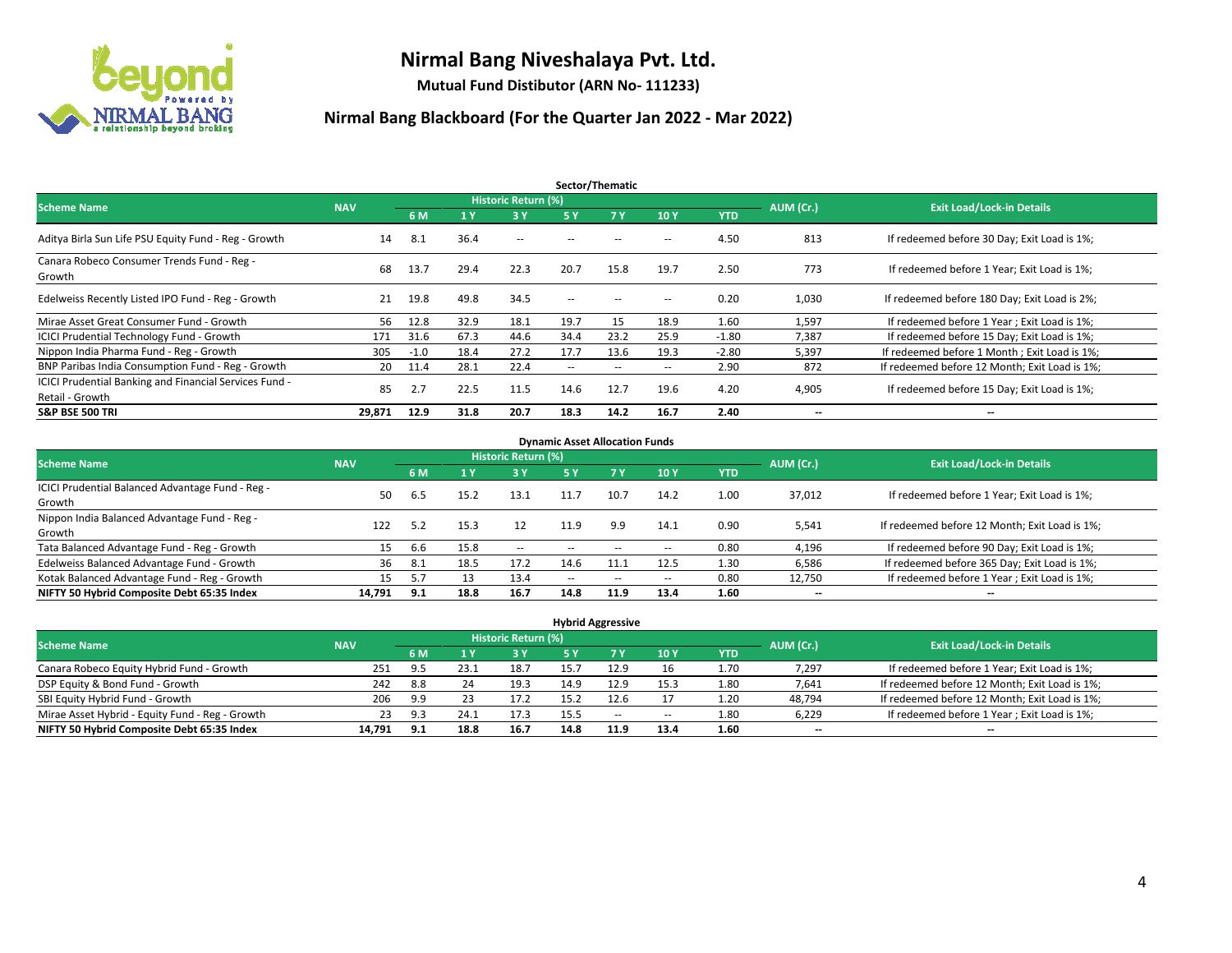

**Mutual Fund Distibutor (ARN No- 111233)**

| <b>Multi-Asset Allocation Funds</b>                |            |      |      |                     |                          |           |                          |            |           |                                               |  |  |  |
|----------------------------------------------------|------------|------|------|---------------------|--------------------------|-----------|--------------------------|------------|-----------|-----------------------------------------------|--|--|--|
| <b>Scheme Name</b>                                 | <b>NAV</b> |      |      | Historic Return (%) |                          |           |                          |            | AUM (Cr.) | <b>Exit Load/Lock-in Details</b>              |  |  |  |
|                                                    |            | 6 M  |      | <b>3 Y</b>          | 5 Y                      | <b>7Y</b> | 10Y                      | <b>YTD</b> |           |                                               |  |  |  |
| HDFC Multi - Asset Fund - Growth                   | 48         | 7.8  | 17.8 | 16.2                | 11.4                     | 10.1      | 10.9                     | 0.60       | 1,396     | If redeemed before 12 Month; Exit Load is 1%; |  |  |  |
| Nippon India Multi Asset Fund - Reg - Growth       | 13         | 7.9  | 18   | $\sim$              | $\overline{\phantom{a}}$ | $\sim$    | $\overline{\phantom{a}}$ | 0.70       | 1,195     | If redeemed before 1 Year; Exit Load is 1%;   |  |  |  |
| Tata Multi Asset Opportunities Fund - Reg - Growth | 16         | -8.1 | 21.4 | $- -$               | $\overline{\phantom{a}}$ | $-$       | $- -$                    | 0.90       | 1,213     | If redeemed before 365 Day; Exit Load is 1%;  |  |  |  |
| NIFTY 50 Hybrid Composite Debt 65:35 Index         | 14.791     | 9.1  | 18.8 | 16.7                | 14.8                     | 11.9      | 13.4                     | 1.60       | --        | --                                            |  |  |  |

|                                               |            |        |           |                                  |      | Gold |     |         |                          |                                                                  |
|-----------------------------------------------|------------|--------|-----------|----------------------------------|------|------|-----|---------|--------------------------|------------------------------------------------------------------|
| <b>Scheme Name</b>                            | <b>NAV</b> |        | AUM (Cr.) | <b>Exit Load/Lock-in Details</b> |      |      |     |         |                          |                                                                  |
|                                               |            | 6 M    |           | 3 Y                              | 5 V  |      | 10Y | YTD     |                          |                                                                  |
| <b>HDFC Gold Fund - Growth</b>                | 15         | $-1.4$ |           | 13.1                             |      | 6.9  | 4.1 | $-0.90$ | 1,295                    | If redeemed before 6 Months; Exit Load is 2%; If redeemed bet. 6 |
|                                               |            |        |           |                                  |      |      |     |         |                          | Months to 12 Months; Exit Load is 1%;                            |
| Kotak Gold Fund - Reg - Growth                | 20         | -1.1   |           | 13.8                             |      |      |     | $-0.80$ | 1,170                    | If redeemed before 1 Year; Exit Load is 1%;                      |
| Nippon India Gold Savings Fund - Reg - Growth | 19         | $-1.7$ | $-7.8$    | 12.9                             |      |      | 3.8 | $-0.90$ | 1,442                    | If redeemed before 15 Day; Exit Load is 1%;                      |
| <b>Prices of Gold</b>                         | 47.395     | -0.9   | $-6.8$    | 14.3                             | 10.8 | 8.3  | 5.5 | $-1.10$ | $\overline{\phantom{a}}$ | --                                                               |

| <b>Arbitrage Fund</b>                      |            |                                  |      |     |     |     |  |     |            |        |                                                 |  |  |  |
|--------------------------------------------|------------|----------------------------------|------|-----|-----|-----|--|-----|------------|--------|-------------------------------------------------|--|--|--|
| <b>Scheme Name</b>                         | AUM (Cr.)  | <b>Exit Load/Lock-in Details</b> |      |     |     |     |  |     |            |        |                                                 |  |  |  |
|                                            | <b>NAV</b> |                                  | 1 M  | : M | 6 M |     |  | 3 Y | <b>YTD</b> |        |                                                 |  |  |  |
| IDFC Arbitrage Fund - Reg - Growth         |            | 26                               | .3.b |     | 3.3 |     |  | 4.5 | 4.80       | 5,603  | If redeemed before 1 Month; Exit Load is 0.25%; |  |  |  |
| Kotak Equity Arbitrage Fund - Reg - Growth |            | 30                               | 4.1  |     | 3.b |     |  | 4.7 | 5.30       | 24.642 | If redeemed before 30 Day; Exit Load is 0.25%;  |  |  |  |
| Tata Arbitrage Fund - Reg - Growth         |            |                                  | -3.5 |     | 3.2 | 3.8 |  |     | 3.80       | 11.119 | If redeemed before 30 Day; Exit Load is 0.25%;  |  |  |  |
| Nippon India Arbitrage Fund - Reg - Growth |            |                                  | 4.3  |     | 3.6 |     |  | 4.7 | 5.40       | 11,596 | If redeemed before 1 Month; Exit Load is 0.25%; |  |  |  |

| <b>Overnight Fund</b>                               |                          |           |     |                            |     |              |            |                 |                          |                                  |  |  |  |  |
|-----------------------------------------------------|--------------------------|-----------|-----|----------------------------|-----|--------------|------------|-----------------|--------------------------|----------------------------------|--|--|--|--|
| <b>Scheme Name</b>                                  | <b>NAV</b>               |           |     | <b>Historic Return (%)</b> |     |              | <b>YTM</b> | Avg             | AUM (Cr.)                | <b>Exit Load/Lock-in Details</b> |  |  |  |  |
|                                                     |                          | <b>1W</b> | 2 W | 1 M                        | 3 M | 1Y           |            | <b>Maturity</b> |                          |                                  |  |  |  |  |
| Aditya Birla Sun Life Overnight Fund - Reg - Growth | 1.136                    | 3.2       | 3.3 | 3.3                        | 3.2 | 3.1          | 3.53       | 0.00            | 11,843                   | Nil                              |  |  |  |  |
| IDFC Overnight Fund - Reg - Growth                  | 1,121                    | 3.3       | 3.3 | 3.3                        | 3.2 | ় '          | 3.47       | 0.01            | 1,467                    | Nil                              |  |  |  |  |
| Tata Overnight Fund - Reg - Growth                  | 1,110                    | 3.5       | 3.4 | 3.3                        | 3.2 | $\mathbf{a}$ | 3.48068    | 0.01            | 1,999                    | Nil                              |  |  |  |  |
| Nippon India Overnight Fund - Reg - Growth          | 113                      | 3.2       |     | 3.3                        | 3.2 |              | 3.42651    | 0.01            | 6,705                    | Nil                              |  |  |  |  |
| <b>CRISIL Liquid Fund Index</b>                     | $\overline{\phantom{a}}$ | 4.2       |     | 3.8                        | 3.7 | 3.6          | $- -$      | $- -$           | $\overline{\phantom{a}}$ | $-$                              |  |  |  |  |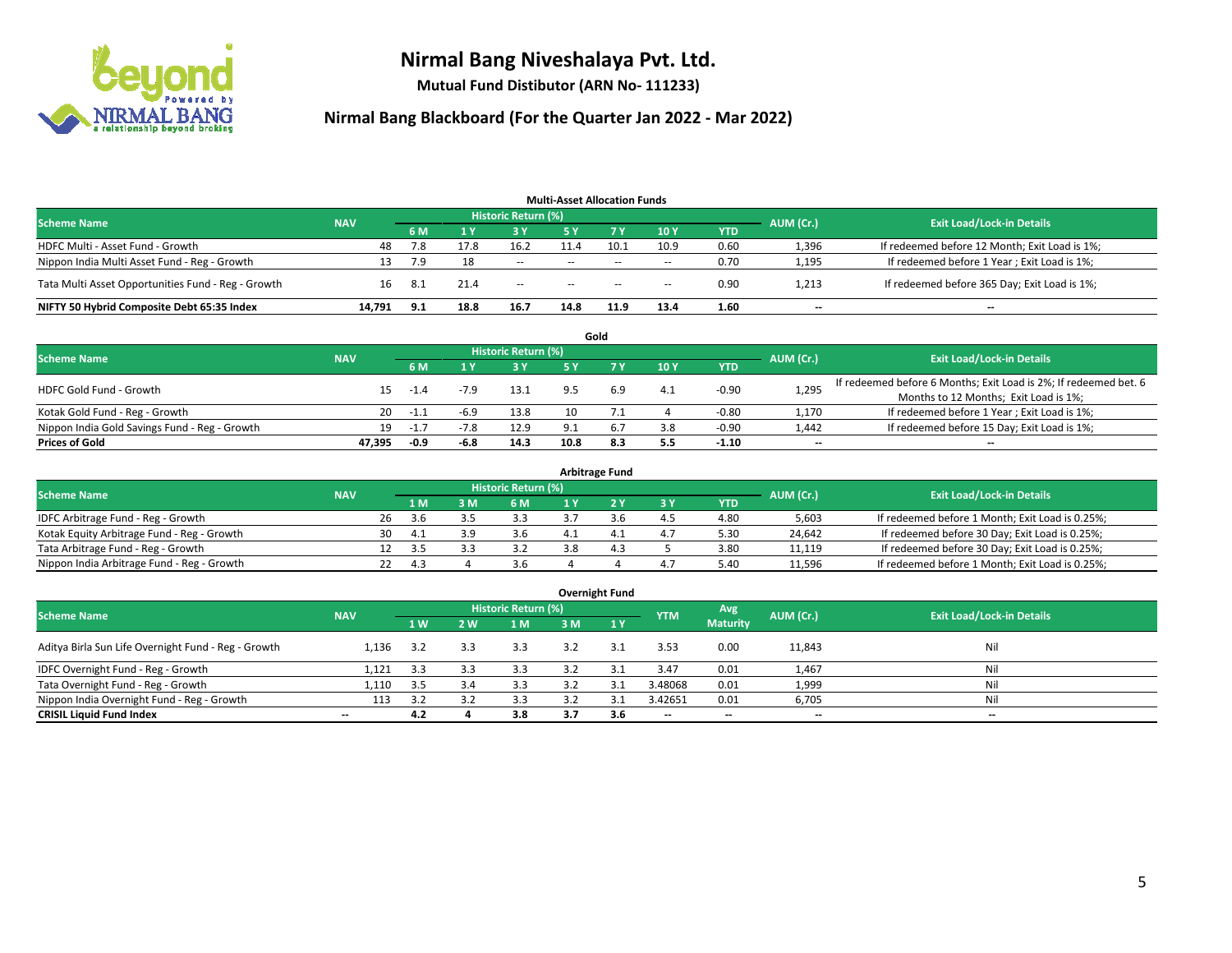

**Mutual Fund Distibutor (ARN No- 111233)**

| <b>Liquid Funds</b>                              |                          |                |     |                            |     |     |                          |                          |           |                                  |  |  |  |
|--------------------------------------------------|--------------------------|----------------|-----|----------------------------|-----|-----|--------------------------|--------------------------|-----------|----------------------------------|--|--|--|
| <b>Scheme Name</b>                               | <b>NAV</b>               |                |     | <b>Historic Return (%)</b> |     |     | <b>YTM</b>               | Avg                      | AUM (Cr.) | <b>Exit Load/Lock-in Details</b> |  |  |  |
|                                                  |                          | 1 <sub>W</sub> | 2 W | 1 M                        | 3 M |     |                          | <b>Maturity</b>          |           |                                  |  |  |  |
| Aditya Birla Sun Life Liquid Fund - Reg - Growth | 338                      | 3.8            |     | 3.6                        |     |     | 3.74                     | 0.12                     | 28,408    | *Ref Footnote                    |  |  |  |
| ICICI Prudential Liquid Fund - Reg - Growth      | 311                      | 3.6            |     | 3.5                        | 3.4 |     | 3.7437                   | 0.10                     | 32,834    | *Ref Footnote                    |  |  |  |
| Kotak Liquid Fund - Reg - Growth                 | 4,246                    | 3.8            | 3.8 | 3.6                        |     |     | 3.49                     | 0.12                     | 31,096    | *Ref Footnote                    |  |  |  |
| Nippon India Liquid Fund - Reg - Growth          | 5,123                    | 3.7            | 3.8 | 3.5                        |     |     | 3.70305                  | 0.12                     | 23,456    | *Ref Footnote                    |  |  |  |
| Mahindra Manulife Liquid Fund - Reg - Growth     | 1.363                    | 2.5            |     | 3.4                        |     |     | 3.7482                   | 0.08                     | 1,563     | *Ref Footnote                    |  |  |  |
| <b>CRISIL Liquid Fund Index</b>                  | $\overline{\phantom{a}}$ | 4.2            |     | 3.8                        | 3.7 | 3.6 | $\overline{\phantom{a}}$ | $\overline{\phantom{a}}$ | $- -$     | $- -$                            |  |  |  |

| <b>Ultra Short Fund</b>                           |            |     |     |                     |     |      |            |                          |           |                                  |  |  |  |
|---------------------------------------------------|------------|-----|-----|---------------------|-----|------|------------|--------------------------|-----------|----------------------------------|--|--|--|
| <b>Scheme Name</b>                                | <b>NAV</b> |     |     | Historic Return (%) |     |      | <b>YTM</b> | Avg                      | AUM (Cr.) | <b>Exit Load/Lock-in Details</b> |  |  |  |
|                                                   |            | 1 M | የ M | 6 M                 |     | -3 Y |            | <b>Maturity</b>          |           |                                  |  |  |  |
| HDFC Ultra Short Term Fund - Reg - Growth         |            | 3.3 |     | 3.4                 |     | 5.9  | 4.23502    | 0.42                     | 13,643    | Nil                              |  |  |  |
| ICICI Prudential Ultra Short Term Fund - Growth   | 22         | 3.9 |     | 3.8                 |     | 6.3  | 4.45276    | 0.32                     | 11,500    | Nil                              |  |  |  |
| UTI Ultra Short Term Fund - Growth                | 3.433      | 3.2 |     | 8.7                 | 6.1 | 4.8  | 4.05       | 0.30                     | 2,161     | Nil                              |  |  |  |
| Aditya Birla Sun Life Savings Fund - Reg - Growth | 436        | 3.8 |     | 3.9                 | 3.9 | 6.4  | 4.69       | 0.64                     | 14,743    | Nil                              |  |  |  |
| <b>NIFTY Ultra Short Duration Debt Index</b>      | 4,391      | 4.1 |     |                     |     |      | $- -$      | $\overline{\phantom{a}}$ | $- -$     | $- -$                            |  |  |  |

| <b>Money Market Fund</b>                         |            |       |     |                            |     |      |                          |                 |           |                                               |  |  |  |
|--------------------------------------------------|------------|-------|-----|----------------------------|-----|------|--------------------------|-----------------|-----------|-----------------------------------------------|--|--|--|
| <b>Scheme Name</b>                               | <b>NAV</b> |       |     | <b>Historic Return (%)</b> |     |      | <b>YTM</b>               | Avg             | AUM (Cr.) | <b>Exit Load/Lock-in Details</b>              |  |  |  |
|                                                  |            | 1 M / | 3M  | 6 M                        | 1 Y | 3Y   |                          | <b>Maturity</b> |           |                                               |  |  |  |
| Aditya Birla Sun Life Money Manager Fund - Reg - | 293        | 4.0   | 3.8 | 3.8                        | 3.8 | 6.1  | 4.21                     | 0.35            | 16,014    | Nil                                           |  |  |  |
| Growth                                           |            |       |     |                            |     |      |                          |                 |           |                                               |  |  |  |
| SBI Savings Fund - Growth                        | 33         | 3.4   |     | 3.3                        | 3.4 | .כ.כ | 4.07                     | 0.27            | 23,354    | If redeemed before 3 Days; Exit Load is 0.1%; |  |  |  |
| HDFC Money Market Fund - Growth                  | 4,548      | 3.8   |     | 3.7                        | 3.8 | 6.1  | 4.04864                  | 0.28            | 14,598    | Nil                                           |  |  |  |
| Nippon India Money Market Fund - Reg - Growth    | 3,289      | 4.1   |     | 3.7                        | 3.8 | 5.9  | 4.04508                  | 0.30            | 8,215     | Nil                                           |  |  |  |
| Tata Money Market Fund - Reg - Growth            | 3,749      | 3.9   | 3.7 | 3.8                        | 3.9 | 6.1  | 4.08431                  | 0.26            | 6,478     | Nil                                           |  |  |  |
| <b>CRISIL Liquid Fund Index</b>                  | $-$        | 3.8   | 3.7 | 3.6                        | 3.6 |      | $\overline{\phantom{a}}$ | --              | $- -$     | $- -$                                         |  |  |  |

| <b>Short Term Fund</b>                      |            |    |      |  |                     |     |  |            |                 |           |                                  |  |  |  |
|---------------------------------------------|------------|----|------|--|---------------------|-----|--|------------|-----------------|-----------|----------------------------------|--|--|--|
| <b>Scheme Name</b>                          | <b>NAV</b> |    |      |  | Historic Return (%) |     |  | <b>YTM</b> | Avg             | AUM (Cr.) | <b>Exit Load/Lock-in Details</b> |  |  |  |
|                                             |            |    | 1 M. |  | 6 M                 |     |  |            | <b>Maturity</b> |           |                                  |  |  |  |
| HDFC Short Term Debt Fund - Growth          |            | 26 | -0.1 |  | 4.Z                 |     |  | 5.33       | 3.07            | 18,229    | Nil                              |  |  |  |
| Nippon India Short Term Fund - Reg - Growth |            | 42 |      |  |                     |     |  | 5.39       | 2.35            | 9,692     | Nil                              |  |  |  |
| ICICI Prudential Short Term Fund - Growth   |            | 47 | -0.9 |  |                     | 3.b |  | 5.34       | 4.13            | 22.059    | Nil                              |  |  |  |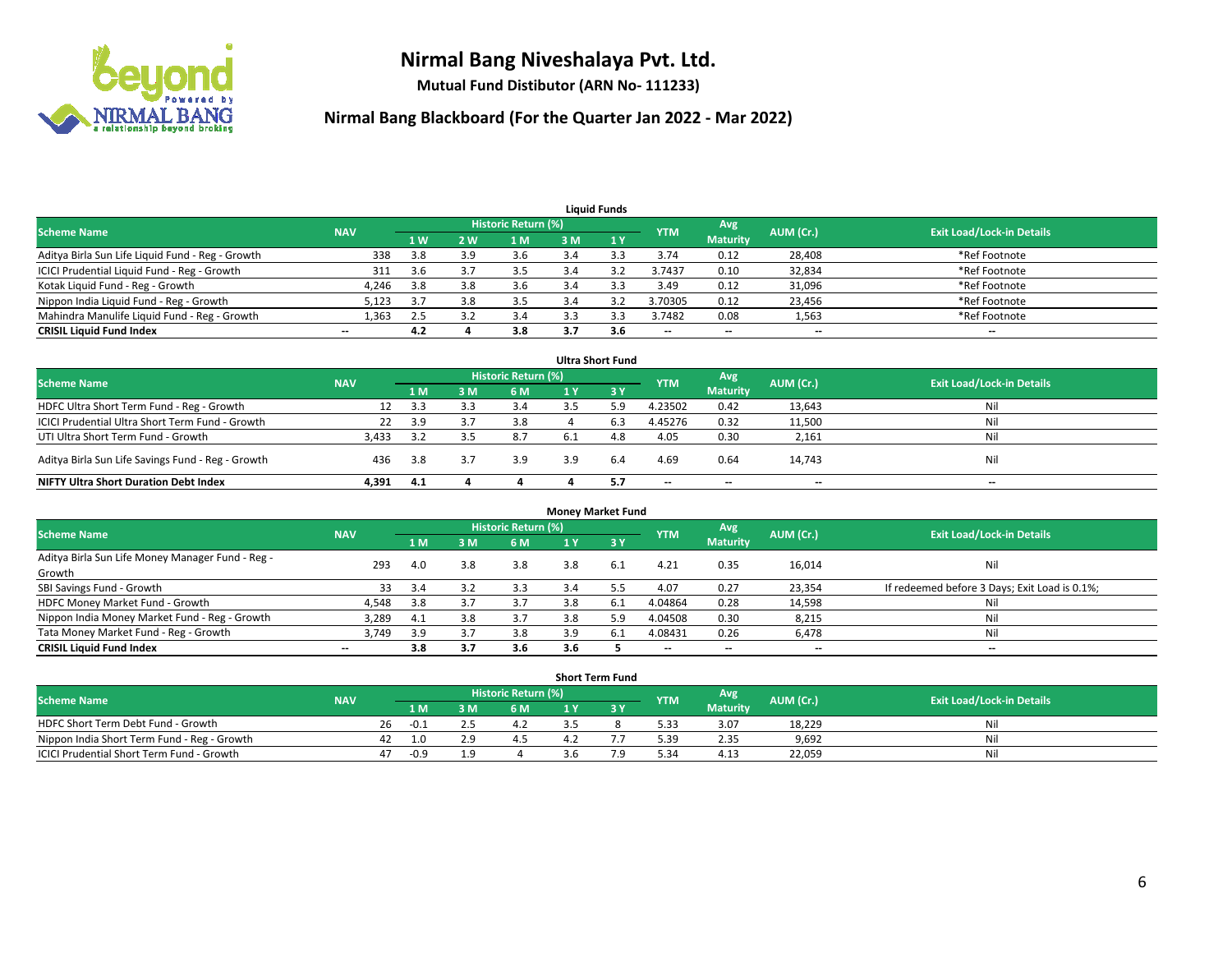

**Mutual Fund Distibutor (ARN No- 111233)**

| <b>Low Duration Fund</b>                          |            |        |     |                     |     |              |            |                 |           |                                  |  |  |  |
|---------------------------------------------------|------------|--------|-----|---------------------|-----|--------------|------------|-----------------|-----------|----------------------------------|--|--|--|
| <b>Scheme Name</b>                                | <b>NAV</b> |        |     | Historic Return (%) |     |              | <b>YTM</b> | Avg             | AUM (Cr.) | <b>Exit Load/Lock-in Details</b> |  |  |  |
|                                                   |            | 1 M    | 3M  | 6 M                 | 1 Y | $\sqrt{3}$ V |            | <b>Maturity</b> |           |                                  |  |  |  |
| <b>HDFC Low Duration Fund - Growth</b>            | 46         | 2.2    | 2.8 | 3.6                 | 3.5 | 6.5          | 4.79405    | 2.14            | 19,527    | Nil                              |  |  |  |
| ICICI Prudential Savings Fund - Reg - Growth      | 430        | $-0.3$ | 1.4 | 3.7                 | 3.6 |              | 4.8105     | 5.09            | 26,625    | Nil                              |  |  |  |
| Nippon India Low Duration Fund - Reg - Growth     | 3,018      | 3.0    | 3.3 | 3.8                 | 4.1 | -6.1         | 4.80447    | 0.81            | 9,905     | Nil                              |  |  |  |
| Mirae Asset Savings Fund - Regular Savings Plan - | 1,827      | 2.5    | 2.8 | 3.1                 |     | 5.1          | 4.08       | 0.57            | 881       | Nil                              |  |  |  |
| Growth                                            |            |        |     |                     |     |              |            |                 |           |                                  |  |  |  |
| Kotak Low Duration Fund - Std - Growth            | 2,706      | 2.2    | 2.5 | 3.5                 | ЗΛ. | 6.5          | 5.05       | 1.98            | 10,161    | Nil                              |  |  |  |

| <b>Banking &amp; PSU Bond Funds</b>                 |            |    |        |  |                     |     |        |            |                 |           |                                  |  |  |  |
|-----------------------------------------------------|------------|----|--------|--|---------------------|-----|--------|------------|-----------------|-----------|----------------------------------|--|--|--|
| <b>Scheme Name</b>                                  | <b>NAV</b> |    |        |  | Historic Return (%) |     |        | <b>YTM</b> | Avg             | AUM (Cr.) | <b>Exit Load/Lock-in Details</b> |  |  |  |
|                                                     |            |    | 1 M    |  | 6 M                 |     |        |            | <b>Maturity</b> |           |                                  |  |  |  |
| HDFC Banking and PSU Debt Fund - Reg - Growth       |            | 19 | $-0.4$ |  |                     |     |        | 5.49       | 3.84            | 8,823     | Nil                              |  |  |  |
| Tata Banking & PSU Debt Fund - Reg - Growth         |            |    | -0.6   |  | 4.1                 |     | $\sim$ | 5.22       | 2.47            | 437       | Nil                              |  |  |  |
| Kotak Banking and PSU Debt Fund - Reg - Growth      |            |    |        |  | 4.8                 | 3.6 |        | 6.01       | 4.69            | 9,255     | Nil                              |  |  |  |
| Nippon India Banking & PSU Debt Fund - Reg - Growth |            |    | 0.4    |  |                     |     |        | 5.23       | 3.00            | 6,156     | Nil                              |  |  |  |

| <b>Corporate Bond Funds</b>                         |            |        |     |                            |     |           |            |                        |           |                                  |  |
|-----------------------------------------------------|------------|--------|-----|----------------------------|-----|-----------|------------|------------------------|-----------|----------------------------------|--|
| <b>Scheme Name</b>                                  | <b>NAV</b> |        |     | <b>Historic Return (%)</b> |     |           | <b>YTM</b> | Avg<br><b>Maturity</b> | AUM (Cr.) | <b>Exit Load/Lock-in Details</b> |  |
|                                                     |            | 1 M    | 3 M | 6 M                        | 1 Y | <b>3Y</b> |            |                        |           |                                  |  |
| ICICI Prudential Corporate Bond Fund - Reg - Growth | 24         | $-2.9$ | 1.8 | 4.2                        | 3.8 |           | 5.32366    | 6.59                   | 19,104    | Nil                              |  |
| IDFC Corporate Bond Fund - Reg - Growth             | 16         | $-0.2$ | 2.4 | 4.3                        | 3.3 |           | 5.23       | 2.22                   | 19,999    | Nil                              |  |
| HDFC Corporate Bond Fund - Growth                   | 26         | $-1.8$ |     | 4.5                        |     | 8.5       | 5.48683    | 4.47                   | 28,109    | Nil                              |  |
| Kotak Corporate Bond Fund - Std - Growth            | 3.004      | 0.4    |     | 4.4                        | 3.5 |           | 5.43       | 2.92                   | 10,768    | Nil                              |  |
| Axis Corporate Debt Fund - Reg - Growth             | 14         |        |     |                            | 3.4 |           | 5.23702    | 2.50                   | 4,697     | Nil                              |  |

|                                                   |            |    |     |                            |     |     | <b>Credit Risk Fund</b> |            |                 |           |                                                                       |
|---------------------------------------------------|------------|----|-----|----------------------------|-----|-----|-------------------------|------------|-----------------|-----------|-----------------------------------------------------------------------|
| <b>Scheme Name</b>                                | <b>NAV</b> |    |     | <b>Historic Return (%)</b> |     |     |                         | <b>YTM</b> | Avg             | AUM (Cr.) | <b>Exit Load/Lock-in Details</b>                                      |
|                                                   |            |    | 1 M | 3 M                        | 6 M | 1 Y | $\sqrt{3}$ Y            |            | <b>Maturity</b> |           |                                                                       |
| <b>ICICI Prudential Credit Risk Fund - Growth</b> |            | 25 | 2.5 |                            | 5.5 | 6.1 | 8.5                     | 6.88213    | 2.73            | 8,416     | If redeemed before 1 Year; Exit Load is 1%;                           |
| HDFC Credit Risk Debt Fund - Reg - Growth         |            | 19 | 2.3 | 4.1                        | 5.9 |     | 8.8                     | 6.63491    | 3.38            | 8,979     | If redeemed before 12 Month; Exit Load is 1%; If redeemed bet. 12     |
|                                                   |            |    |     |                            |     | 6.6 |                         |            |                 |           | Month to 18 Month; Exit Load is 0.5%;                                 |
| SBI Credit Risk Fund - Growth                     |            |    |     |                            |     |     |                         |            |                 |           | If redeemed before 12 Month; Exit Load is 3%; If redeemed bet. 12     |
|                                                   |            | 36 |     |                            | 5.2 | 4.7 |                         | 6.18       | 2.15            |           | 3,289 Month to 24 Month; Exit Load is 1.5%; If redeemed bet. 24 Month |
|                                                   |            |    |     |                            |     |     |                         |            |                 |           | to 36 Month; Exit Load is 0.75%;                                      |